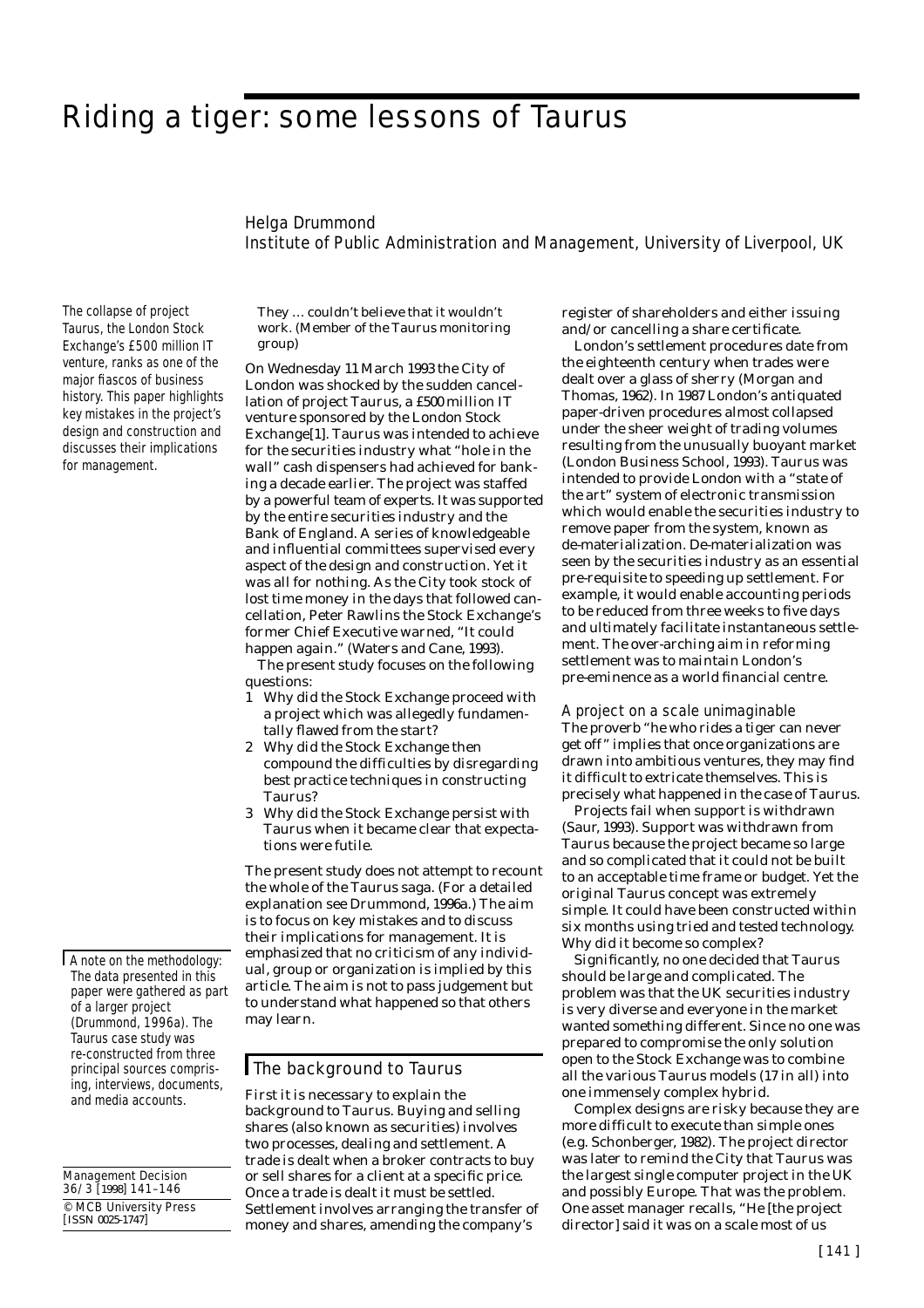Helga Drummond Riding a tiger: some lessons of Taurus Management Decision 36/3 [1998] 141–146

couldn't imagine, when we said, 'All we want is a system that allows people to talk to one another.'" (Interview, member of the Taurus monitoring group, July 1994.) Yet it was the City who had made it so complex.

The ambitions of the technical team were another factor which added to the complexity of Taurus. A senior banker recounts:

Project definition was always the weakest part, and partially ambition drove it to be defined broadly by the project managers. They wanted to solve all the securities problems at once. The minute they had more ambition, the more people tried to influence. So as they responded to those influences … the thing just became more and more complicated. (Interview, member of Taurus monitoring group, June 1994.)

Everyone knew what Taurus was, until they tried to explain it. To some observers the project seemed to have no definable parameters or limits. One investment banker said, "I kept asking, 'What is Taurus?' and was never satisfied with the answers yet nobody stepped forward and said, 'I don't really understand this.'" (Interview, investment banker, July 1994.)

Taurus was not only complicated, it was also urgent. The securities industry insisted on an 18 month timescale which meant that Taurus was due to be implemented by October 1991, an ambitious goal to say the least. A member of one the groups set up to monitor Taurus said:

I drew some graphs quite early on plotting planned deliverables against actuals. At one point the graphs weren't even converging. They were showing delivery at infinity. Even when they started to converge they were showing delivery in 1995. (Interview, member of Taurus monitoring group, November 1993.)

The technical team did their best to meet the deadline. In order to speed up the process they began constructing Taurus before the design was complete. Another crucial decision taken early on was to build the outwards parts of Taurus first and to construct the central architecture last. The rationale for this approach was to facilitate concurrent working by enabling the market to prepare their own systems for Taurus in good time. Technically, however, this was rather like trying to build a house by digging the foundations last (Waters and Cane, 1993). One employee said, "The technicalities were doable-ultimately. It was a question of how one went about it and the way we had to go about it seemed ridiculous." (Interview, member of the Taurus technical team, May 1994).

Once the securities industry began to see what Taurus might took like they began to demand changes to the design. An investment banker describes the results:

There were multiple meetings at multiple levels with different constituencies who would have to interface with TAURUS and were constantly impacting on its structure and design, "We are the custodian community and we would need this sort of information. We are the registrar community and we would need this sort of information and we would input in this way."

So they (the technical team) were constantly saying, "OK well we will have to recode and re-do to cope with that."

Then software manufacturers would say, "Ah but then you have to make this change and you have to make that change and you have to interface these things that are now from different suppliers." So the complexity just grew and grew. (Interview, member of Taurus monitoring group June 1994.)

#### "It was a crucial decision. It was the wrong one."

Another important decision was to buy software package known as Vista to drive Taurus. The decision was taken because it seemed the only way of meeting the timescales. A "rule of thumb" in software engineering suggests, however, that if extensive amendments are required, it is faster to build from scratch (Waters and Cane, 1993). One member of the monitoring group who doubted the proposal said, "All these off the shelf products are fine if you just tinker round the edges. If you have to re-engineer them to anything more than 20 per cent you always have to travel". (Interview, member of Taurus monitoring group, November 1993).

Vista is a good package but it was never designed to drive UK settlement which is unique and complex. As the task of reengineering commenced, that fact became apparent. A member of the technical team said:

Like all these things, they have a product which does a certain task. It has some similarities but when you examined it any level of detail, it wasn't really there. Probing it more and more, we realised how way off beam this was going to be…

We said, "What is Vista going to do out of this totality of an outline design we think we might have got?" We had to break it down into chunks, "Well, Vista should be able to do all this" and then we talked to Vista about various things and, "Well, we can't do that. We don't handle it. Anyway it doesn't work very well…" (Interview, member of the Taurus technical team, May 1994.)

Vista had done extensive and highly commended work in the UK. It was therefore assumed that they were familiar with the intricacies of UK practice. Not so, as Vista discovered to their surprise and as the Stock Exchange discovered to their cost. Although the language is similar the meaning can be different. For example, when a rights issue is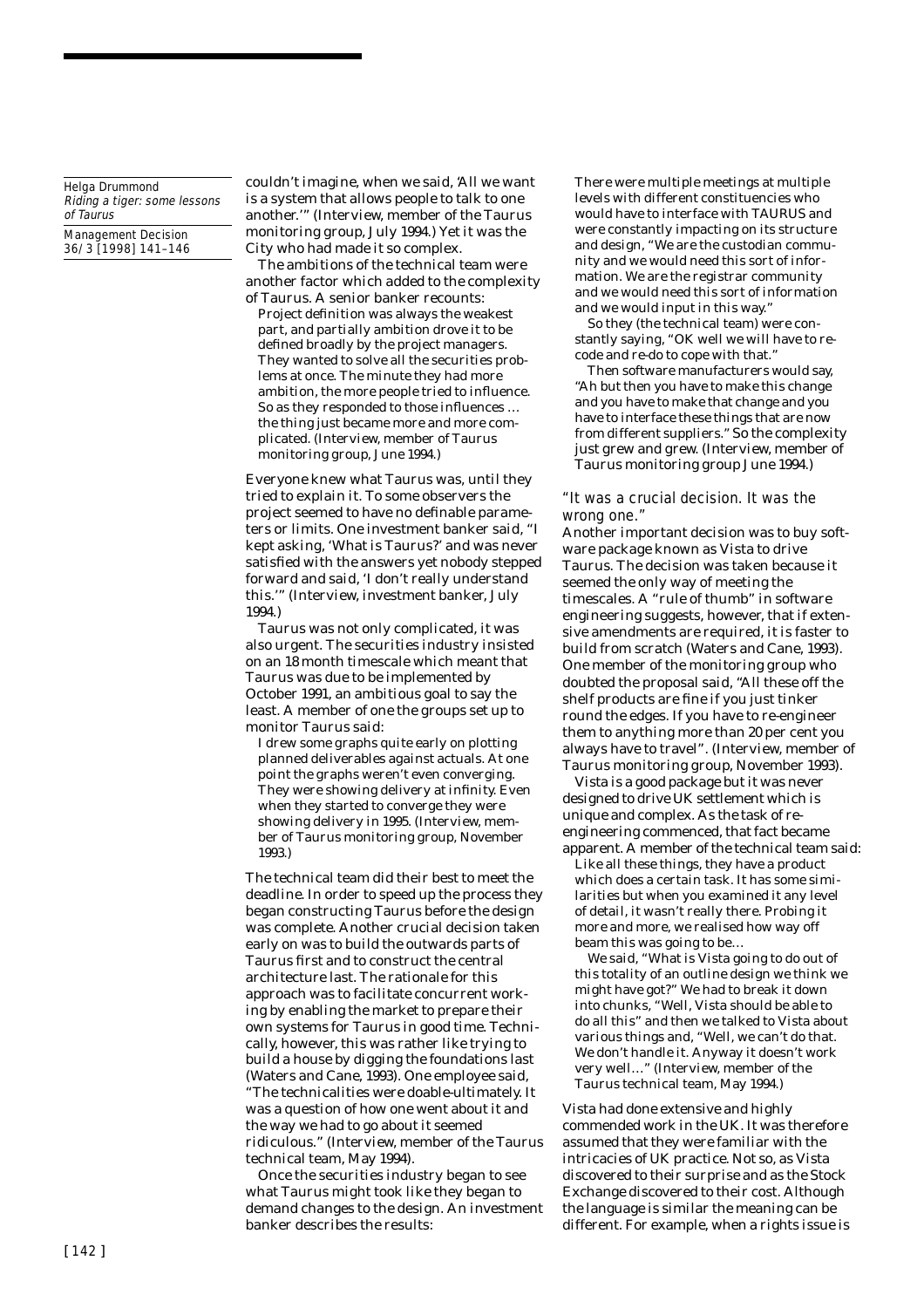| Helga Drummond               |
|------------------------------|
| Riding a tiger: some lessons |
| of Taurus                    |
| Management Decision          |
| 36/3 [1998] 141-146          |

made in the UK, share allocations are the basis of "two for one". In other words, for every one unit of stock held, an investor receives two extra new shares. In America, however, "two for one" means that for every one item of stock held, an investor receives only one extra share. Likewise, American dating structures for settlement are different from those in the UK. Time was lost before such errors were discovered. Then more time was lost explaining UK practice to Vista and repeating work. As 1990 wore on deadlines began to slip.

Such difficulties were trivial compared with those that followed. When the Vista package was evaluated substantial parts of the Taurus were marked, "To be announced." Moreover, parts of the system that were clear when the contract was signed had since changed. A Stock Exchange technical manager said:

You should never … buy a package unless you have firmed up on the requirements and preferably have a pretty damn tight design so that you are able to put a framework around precisely what you want them to do with their product. … At the time we had a set of high level requirements but no real design of how the whole lot would be put together. (Interview, member of the Taurus technical team, November 1994.)

Vista were willing to make adaptations but at what price? The budget for alterations was being rapidly eaten up by so many unforseen developments. One member of the team recalls the looming sense of insecurity:

Vista would say, "If you want to do it that way? We'll do it that way. Whatever you want, we can do it. Its not a problem!"

And we'd say, "Well how long is this piece of string?"

"We-ll, as long as you want to make it. Whatever you want, we can change it … its not a problem." (Interview, member of the Taurus technical team, May 1994.)

Yet the alterations were a problem. The Vista corporation was not a software house but an enterprise with one ready-made product to install. Accustomed to making minor alterations only, they were ill-equipped to perform the extensive re-engineering now required by the Stock Exchange. Nor did it help that at one stage there were four different groups of staff in the Stock Exchange each giving different instructions to Vista. Vista originally estimated that the project would require 15 to 20 staff. By 1991 the number employed was over 70 as faxes and e-mails were transmitted back and forth between London and New York, decisions made, countermanded and changed again. A member of the technical team said:

Sometimes we would put an idea to them for evaluation and they would go and evaluate it and then build it. And then we would say, "We are not going to go that route … because there is something not quite right about

this…. And then later on down the track you'd find that some of the old ideas … had resurrected themselves. It was like one of those toys you bash with a hammer. You bash one peg down another one flies up at you. Bash that peg down again, another one flies up! (Interview, member of the Taurus technical team, May 1994.)

The original budget for conversion was £4 million. When the project collapsed expenditure had exceeded £14 million and the task was still far from finished.

#### "Are we any closer to the end?"

The Taurus monitoring group met every month. Every meeting they asked the technical team the same question, "Are we any further forward?"

Every month they received the same answer, "Yes you are further forward but you are no nearer the end, because the end keeps moving." (Interview, member of Taurus monitoring group, June 1994).

As 1992 wore on with no sign of Taurus appearing, the group grew concerned. One member said:

You realized that you were increasingly operating at the edge of available technology. We were constantly moving out to a point where not even the major suppliers could guarantee that what they were supplying would work. (Interview, member of Taurus monitoring group, June 1994.)

Then there was the emerging knowledge that portions of completed work were probably useless, as so much had changed in the intervening time. For instance, the coding had been built up over the years, changed and changed again. By November 1992 the group was even hearing rumours that Taurus might never work in the end. Against this backcloth the technical team's habitual optimism was becoming alarming. Another group member said:

I don't think anybody was withholding information. I think they (the technical team) were just optimistic and couldn't believe that it wouldn't work. They believed that they knew how to make it work but it would just take longer and would cost a bit more. And you would have to put in a phenomenal effort to prove that wasn't true. (Interview, member of the Taurus monitoring group, July 1994.)

In early 1993 the testing schedules were postponed again. This was the last straw for the monitoring group:

Twelve meetings. A year has gone by and you said at the end of these twelve months, "We haven't really made a hell of a lot of progress." And at the end of 18 months, "We haven't made any progress at all." And that is when we decided to do something. (Interview, member of Taurus monitoring group June 1994.)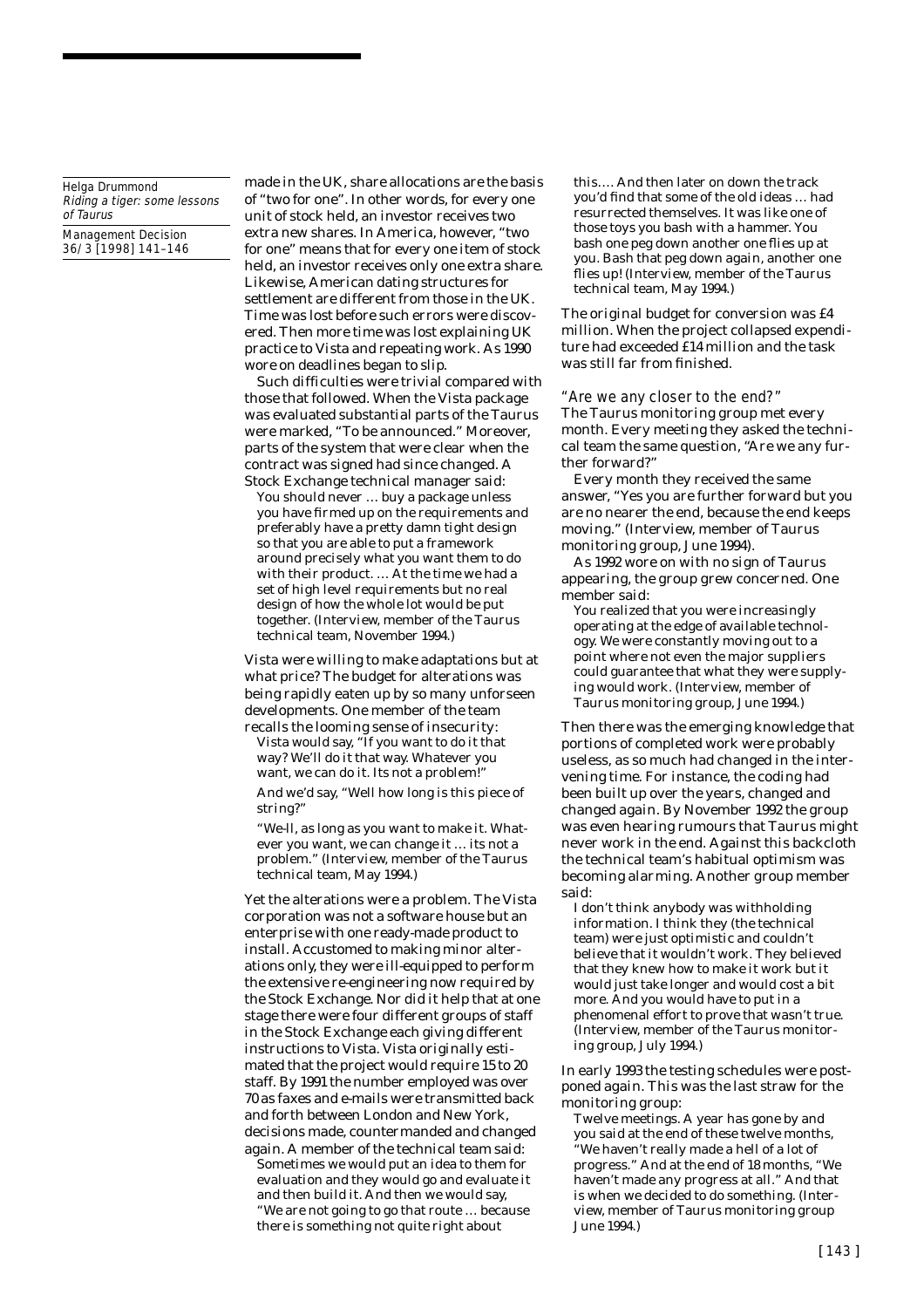Helga Drummond Riding a tiger: some lessons of Taurus Management Decision

36/3 [1998] 141–146

Three days later Taurus was cancelled. Some 360 staff including the chief executive lost their jobs. The waste was total in that nothing could be salvaged from the project.

## Implications for management

Taurus is one more reminder of the risks inherent in large-scale ventures, especially those involving novel technology (Collingridge, 1992; Griffiths and Willcocks, 1994). A useful heuristic for managers in assessing risk is to apply the so-called "moving-parts" analogy (Drummond, 1996b; Neustadt and May, 1986). Basically, the greater the number of critical dependencies in a plan, the greater the risk of failure. It may seem trite but there is much to be said for keeping things simple and utilising tried and tested solutions.

If a project is unavoidably large and complicated then the organization's control mechanisms must assume "large and complicated". Although control is a non-value adding activity, too little can be dangerously counterproductive.

In the present study the management of the inter-face between the Stock Exchange and the Vista company was inadequate. Such weaknesses might have been identified sooner had the Stock Exchange not removed Touche Ross, the external monitors as part of a cost-cutting exercise.

No control mechanism is master of time, however. Another disadvantage of solutions involving "long-haul" projects like Taurus is that they are highly susceptible to environmental changes (Northcraft and Wolfe, 1984). Such changes may undermine projects by destroying key assumptions. Another reason for cancelling Taurus was that by 1993 the commercial imperative for the venture had declined. For example, the cost-benefits equation compiled between 1989 and early 1990 envisaged that trading volumes would continue to expand. It was assumed that such expansion would counterbalance much of the cost of implementing Taurus. In fact, the market contracted. Taurus, moreover, was conceived during the economic boom of the late 1980s. By 1993 prosperity have given way to recession thus curtailing funds for investment. A monolith like Taurus seemed inappropriate to the new economic climate.

#### Maintaining a grip on reality

Most organizational ventures involve negotiation. It is probably fair to say that most projects reflect some compromise between what is technically efficient and what is politically acceptable (Bower, 1983). The present study highlights the transformative potential of negotiation and compromise. The simple

Taurus concept was gradually emasculated and the venture effectively became "something else". The transformation meant that Taurus was no longer capable of meeting the original requirements of providing a cheap and speedy solution for streamlining settlement.

It is unclear why decision makers lose sight of their objectives in this way. One explanation is that where projects evolve gradually as in the present study, people forget the absolute magnitude of change (Kahneman and Tversky, 1982; Tversky and Kahneman, 1981). When that happens they may not see the venture for what it has actually become.

Another possibility concerns our ways of thinking about decisions and decision making. In theory, decision making involves a clear and definite choice between alternatives.

Yet the notion of decision is basically a metaphor, a device which enables us to understand "something else" (Brown, 1977; Morgan, 1980). The decision metaphor focuses attention on volitional acts. It obscures how events can be shaped in other ways. As the present case shows, outcomes are not always the product of clear and conscious decisions by duly authorised personnel. The people with the most influence over Taurus were those with least responsibility for the results.

It is easy to suggest that the Stock Exchange should have insisted on freezing the requirements before commencing construction. Part of the problem, which was only evident in retrospect, was that many of the requests for change were in themselves trivial. It was their cumulative impact that was destructive. What occurred was a form of "stack-up" whereby a change in one part of the system, created an unpredictable effect elsewhere in the system and so on (Perrow, 1984). This only became clear when the Chief Executive of the Stock Exchange examined Taurus in late 1992. Rawlins said, "It came screaming home to me that nobody had really thought about it. Nobody had planned the thing. Nobody had analyzed it." (Interview, Peter Rawlins, October 1993.)

Likewise it is easy to suggest that the risks should have been evident from the start. It is important to remember that information too is basically a metaphor. However comprehensive and meticulous our data may be, and Taurus was extensively documented, it is an abstraction and by definition "false". We can never grasp the whole (Brown, 1977). In the present study the decision makers thought they knew what Taurus was. Their knowledge was an illusion. It is one thing for decision makers to grasp their information, it is another thing for them to understand the limits of their data (Toffler, 1992).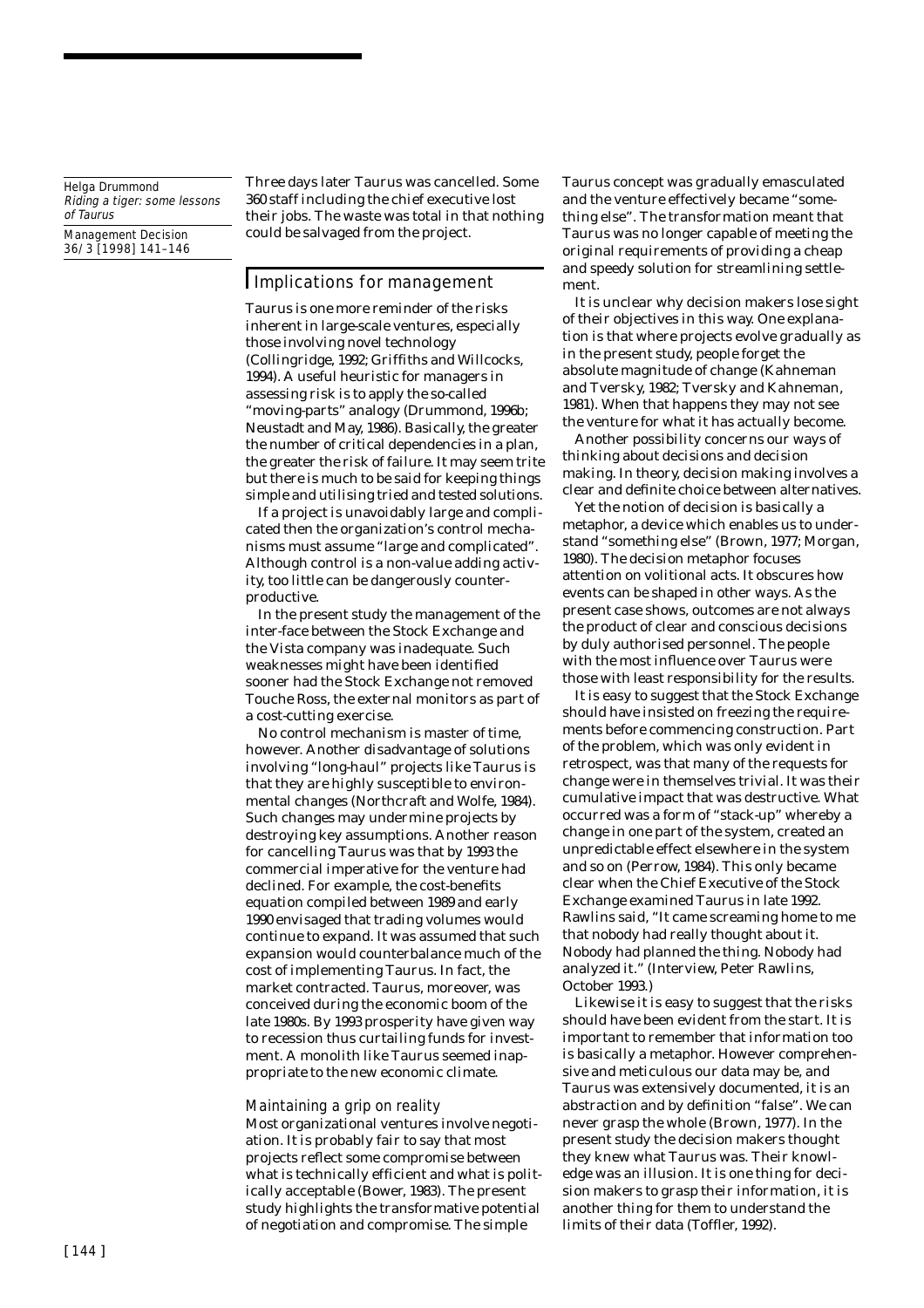| Helga Drummond               |
|------------------------------|
| Riding a tiger: some lessons |
| of Taurus                    |
| Management Decision          |
| 36/3 [1998] 141-146          |

Should the Stock Exchange have made more allowance for possible environmental changes in their plans?

In theory, information informs decision making. There is a school of thought, however, which argues that its role is largely symbolic. Charts, graphs and analyses make the process appear objective and rational when the reality is that business plans are inevitably based on guess work (Meyer and Rowan, 1978).

Ultimately, what choice do decision maker's have but to "play their cards and take their chances?" (Bowen, 1987).

The point is, it is easy for decision makers to forget they are doing just that. Managers cannot afford to allow the sophistry of their information to lull them into a false sense of security. It is safest to think of projections and forecasts as wishful thinking. We may not care to emphasise it, but that is essentially what they are.

#### The paradox of consequences

By mid 1991 Taurus was running 100 per cent behind schedule and had consumed its entire budget. Furthermore, it was clear that the legal and security implications of dematerialization had been seriously underestimated. Why did the Stock Exchange persist despite such clear evidence that the original objectives could not be met?

Taurus exemplifies the so called "paradox of consequences" that is, the unintended and sometimes bizarre consequences of rationality itself (Drummond, forthcoming; Watson, 1994). In the present study it was rationale to find ways of shortening the development cycle. Yet the seeds of destruction were contained in those very solutions (Watzlawick, 1988).

Taurus highlights how unwarranted persistence can occur because projects become ends in themselves (Drummond, forthcoming; Watson, 1994). A member of the Taurus monitoring group describes this phenomenon:

It is easy to look back and say, "Why didn't you see it all the time?"

Well, most disasters look obvious in hindsight. When you are in the middle of it and your objective is to get to the end you take each issue and you try to deal with it, and then another issue and you try to deal with it and another issue and you try to deal with it. It is only the cumulative of the issues that you finally say, "When is this going to end?" (Interview, member of Taurus monitoring group, June 1994.)

In the present study the decision maker's over-riding objective was to get to the end. "Lets get the bloody thing done and behind us," they said to one another. (Interview, chief executive, October 1993.)

Consequently the decision makers concentrated on solving the problems at the expense of questioning the existence of so many problems (Watzlawick *et al*., 1974), diligently bashing one peg down only to see another fly up, no closer to the end.

Everyone was so intent on delivering Taurus that the question of whether Taurus was still worth delivering was largely eclipsed. By itself Taurus achieved nothing. It merely paved the way for streamlining settlement by enabling the securities industry to remove paper from the system. There were other ways of speeding up settlement. Indeed after Taurus was cancelled settlement periods were reduced from three weeks to five days within the confines of a paper-driven system.

The case of Taurus illuminates a fundamental dilemma of management. Managers and professionals are expected to exhibit commitment and enthusiasm and to "get things done despite obstacles". Yet in the present study it was precisely those factors which helped to complicate and perpetuate Taurus. The present study offers no answers other than to suggest that managerial prescriptions are like drugs. They possess unwanted but unavoidable side-effects. The art of management is being able to judge when the cure is worse than the disease (Watzlawick, 1988), and, to recognize that too much commitment can be as bad as too little (Randall, 1987).

#### When is enough enough?

We will never know whether Taurus would have worked in the end. What is clear is that it would have required at least another two years to complete and probably longer.

Abandoning a large-scale project like Taurus is no light under-taking. While there are no universally applicable rules of when to abandon failing projects, the time to consider that possibility is when it becomes clear that the original expectations cannot be met (Bowen, 1987). Indeed Taurus was reviewed in mid-1991. The review, however, focused on how much more money and how much more time were required to complete the project. A more appropriate question might have been, "What exactly are we doing, and why?"

#### Capitalising on success

So far the discussion has focused on decision failures. A re-appraisal is equally appropriate if it appears that original expectations could be exceeded. Evidence suggests that individuals tend to compartmentalise their resource allocations setting so called "mental budgets" for investment decisions. Mental budgeting is significant because people tend to cease pursuing a particular line of activity once the budget for that activity has been expended. In other words, whereas escalation theory suggests that unwarranted persistence is the